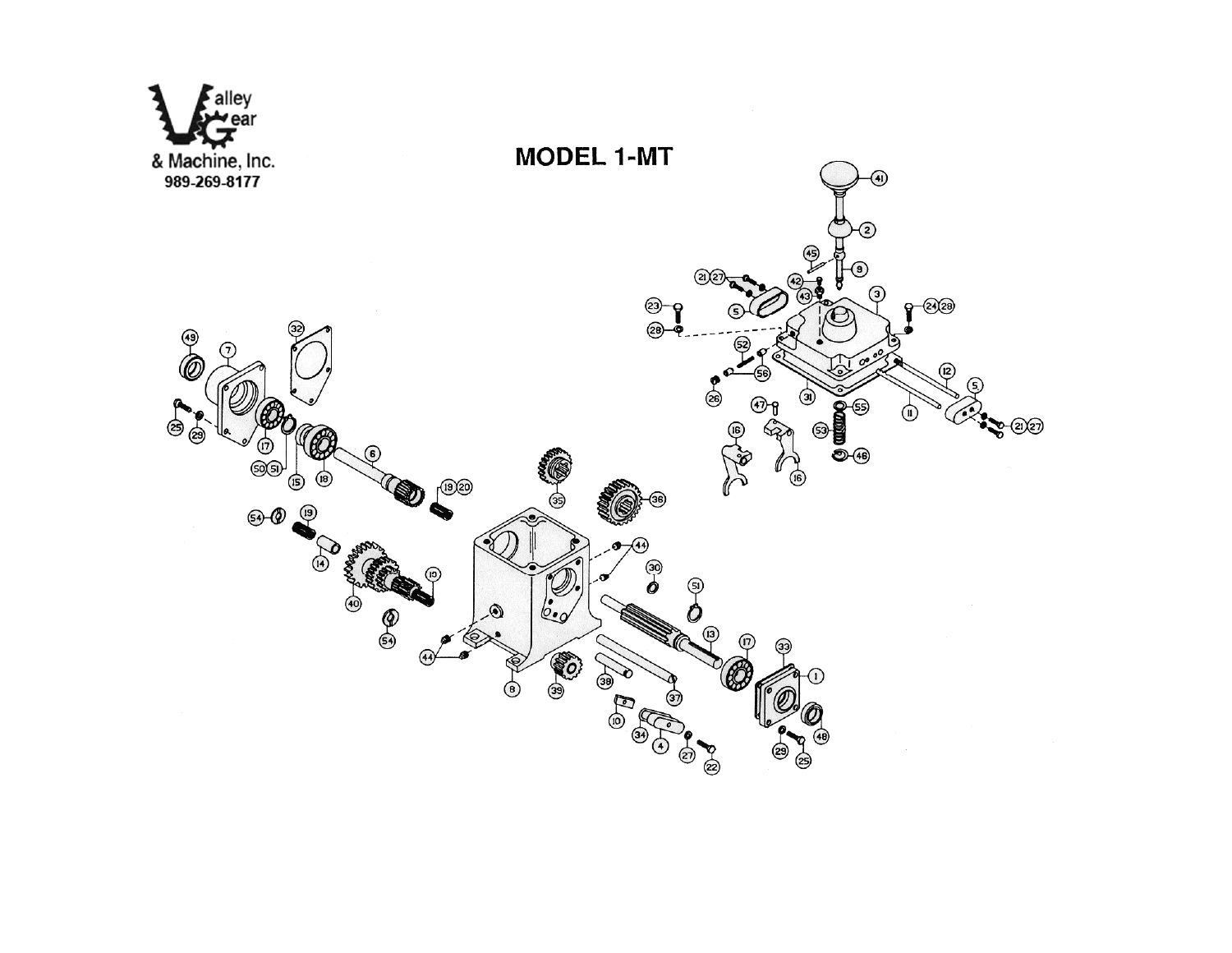|                  |                     | <b>Item</b>    | <b>Part No</b> | <b>Description</b>    | Qty            |  | <b>Item</b>     | <b>Part No</b> | <b>Description</b>    | Qty            |
|------------------|---------------------|----------------|----------------|-----------------------|----------------|--|-----------------|----------------|-----------------------|----------------|
| <b>MODEL</b>     | 1-MCT               | 1              | 316047         | Bearing Ret.          |                |  | 29              | 418184         | Washer-Flat           | 9              |
| PART NO.         | R <sub>150013</sub> | $\overline{2}$ | 316050         | Cover                 |                |  | $\overline{30}$ | 418506         | Spacer                |                |
| <b>HP RATING</b> | 30 @ 1,250 RPM      | 3              | 328025         | Cover-Top             |                |  | $\overline{31}$ | 442023         | <b>Gasket Cover</b>   | $\overline{1}$ |
| <b>SERIES</b>    | $1-M$               | 4              | 328039         | Cap-Shift Head        |                |  | 32              | 442027         | Gasket-Bearing        |                |
| <b>SPEEDS</b>    | 3 Forward / 1 Rev.  | 5<br>328040    |                | Cap-Shift Shaft       | $\overline{2}$ |  | 33              | 442028         | Gasket-Bearing        | 1              |
|                  |                     | 6              | 334041         | Gear-Main Drive       |                |  | 34              | 442082         | Gasket-Cover          | $\mathbf{1}$   |
|                  | Ratios              | $\overline{7}$ | 352013         | Brg. Housing          |                |  | 35              | 444014         | Gear-Int. Sliding     |                |
|                  | 1.000:1             | 8              | 338035         | Housing               |                |  | 36              | 444015         | Gear-Sliding          | 1              |
|                  | 1.852:1             | 9              | 344012         | <b>Shift Lever</b>    |                |  | 37              | 444016         | Shaft-Gear            | 1              |
|                  | 3.125:1             | 10             | 352016         | Ret. Shaft            | $\overline{1}$ |  | 38              | 444017         | Shaft-Gear            | $\mathbf{1}$   |
|                  | 3.745:1 Rev.        | 11             | 356920         | Shift-Shaft           | $\overline{2}$ |  | 39              | 444018         | Gear-Idler            |                |
|                  |                     | 12             | 356921         | Shift-Shaft           |                |  | 40              | 444019         | <b>Cluster Gear</b>   |                |
|                  |                     | 13             | 356934         | Main Shaft            |                |  | 41              | 452002         | Knob                  | 1              |
|                  |                     | 14             | 362044         | <b>Spacer Bearing</b> |                |  | 42              | 456008         | <b>Relief Fitting</b> | 1              |
|                  |                     | 15             | 362063         | <b>Spacer Bearing</b> |                |  | 43              | 468002         | Reducer               | 1              |
|                  |                     | 16             | 370013         | Yoke-Shifter          | $\overline{2}$ |  | 44              | 468011         | Pipe Plug             | 1              |
|                  |                     | 17             | 402013         | Bearing-Ball          | $\overline{2}$ |  | 45              | 470014         | Dowel Pin             | 1              |
|                  |                     | 18             | 402014         | <b>Bearing Ball</b>   | 1              |  | 46              | 479001         | Spring-Retainer       | 1              |
|                  |                     | 19             | 402020         | Bearing-Roller        | $\overline{2}$ |  | 47              | 480002         | Rivet                 | $\overline{2}$ |
|                  |                     | 20             | 402034         | Bearing-Roller        | 1              |  | 48              | 486019         | Oil Seal              | 1              |
|                  |                     | 21             | 414040         | Cap Screw             | 4              |  | 49              | 486068         | Oil Seal              | 1              |
|                  |                     | 22             | 414039         | Cap Screw             |                |  | 50              | 490014         | Snap Ring             | 1              |
|                  |                     | 23             | 414069         | Cap Screw             |                |  | 51              | 490015         | Snap Ring             | 4              |
|                  |                     | 24             | 414111         | Cap Screw             | 3              |  | 52              | 494012         | Spring Lock           | 1              |
|                  |                     | 25             | 414281         | Cap Screw             | 9              |  | 53              | 494023         | Spring-Shifter        | 4              |
|                  |                     | 26             | 414971         | Screw-Poppet          |                |  | 54              | 518002         | <b>Thrust Washer</b>  | $\overline{2}$ |
|                  |                     | 27             | 418154         | Lockwasher            | 5              |  | 55              | 518010         | Washer                | 1              |
|                  |                     | 28             | 418163         | Lockwasher            | $\overline{4}$ |  | 56              | 530044         | Poppet                | $\overline{2}$ |